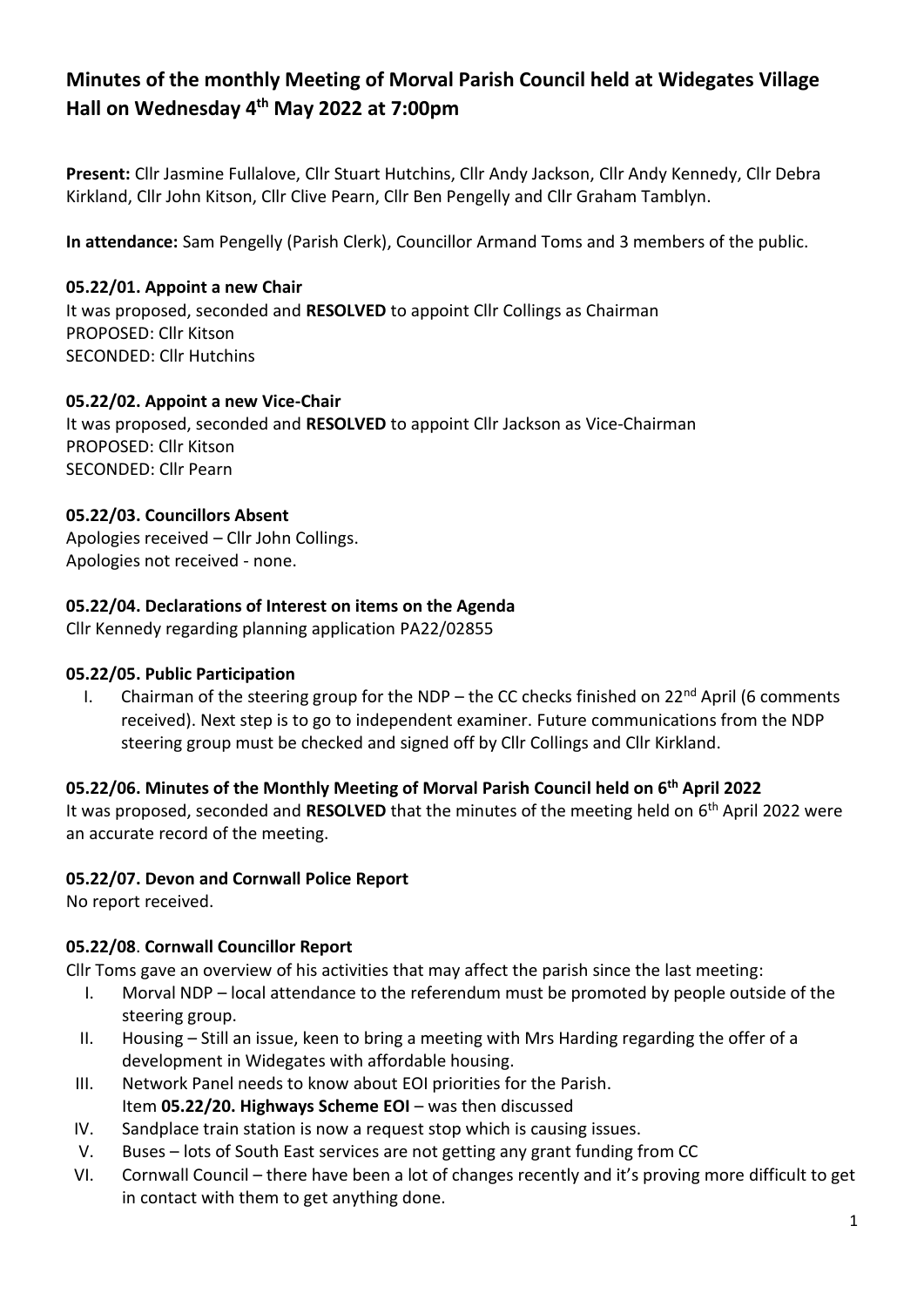VII. Ukranian refugees – some have already settled in the area and more are to be expected. Event at Looe Library Saturday  $14<sup>th</sup>$  May at  $10 - 12$ pm for the refugees to meet up.

**ACTION**: Clerk to add event to website.

Cllr Kitson was excused from the meeting.

## **05.22/09. Code of Conduct**

It was proposed, seconded and **RESOLVED** to adopt the council's Code of Conduct for 2022 and the associated 'Polices and Procedures' appendix. PROPOSED: Cllr Pearn SECONDED: Cllr Kitson

#### **05.22/10. Standing Orders and Financial Regulations**

It was proposed, seconded and **RESOLVED** to adopt the updated documents. PROPOSED: Cllr Pearn SECONDED: Cllr Kennedy

#### **05.22/11. Planning Applications and Related Matters**

The following was noted:

**PA22/02438** Extension and construction of a car port – Colvase Farm, Widegates – **RESOLVED TO SUPPORT** PROPOSED: Cllr Tamblyn

SECONDED: Cllr Hutchins

## **PA22/03188** Construction of stables and pole barn – Colvase Farm, Widegates – **RESOLVED TO SUPPORT**

PROPOSED: Cllr Pearn SECONDED: Cllr Fullalove

**PA22/03926** Demolition of existing double garage/home office/toilet and construction of new double garage – Fairway, Widegates – **RESOLVED TO SUPPORT** PROPOSED: Cllr Fullalove SECONDED: Cllr Kennedy

Cllr Kennedy left the room **PA22/02855** Modification of Planning Obligation in respect of planning permission PA17/11847 dated 13.07.2018 – Farriers Way, Widegates – **RESOLVED TO SUPPORT** PROPOSED: Cllr Pearn SECONDED: Cllr Hutchins **ACTION**: Clerk to update Cornwall Council Planning Portal Cllr Kennedy returned to the meeting.

#### **05.22/12. Finance**

Payments approved. PROPOSED: Cllr Pearn SECONDED: Cllr Kennedy

The Monthly Budgeting Report and an up-to-date Bank Reconciliation was presented by the Clerk.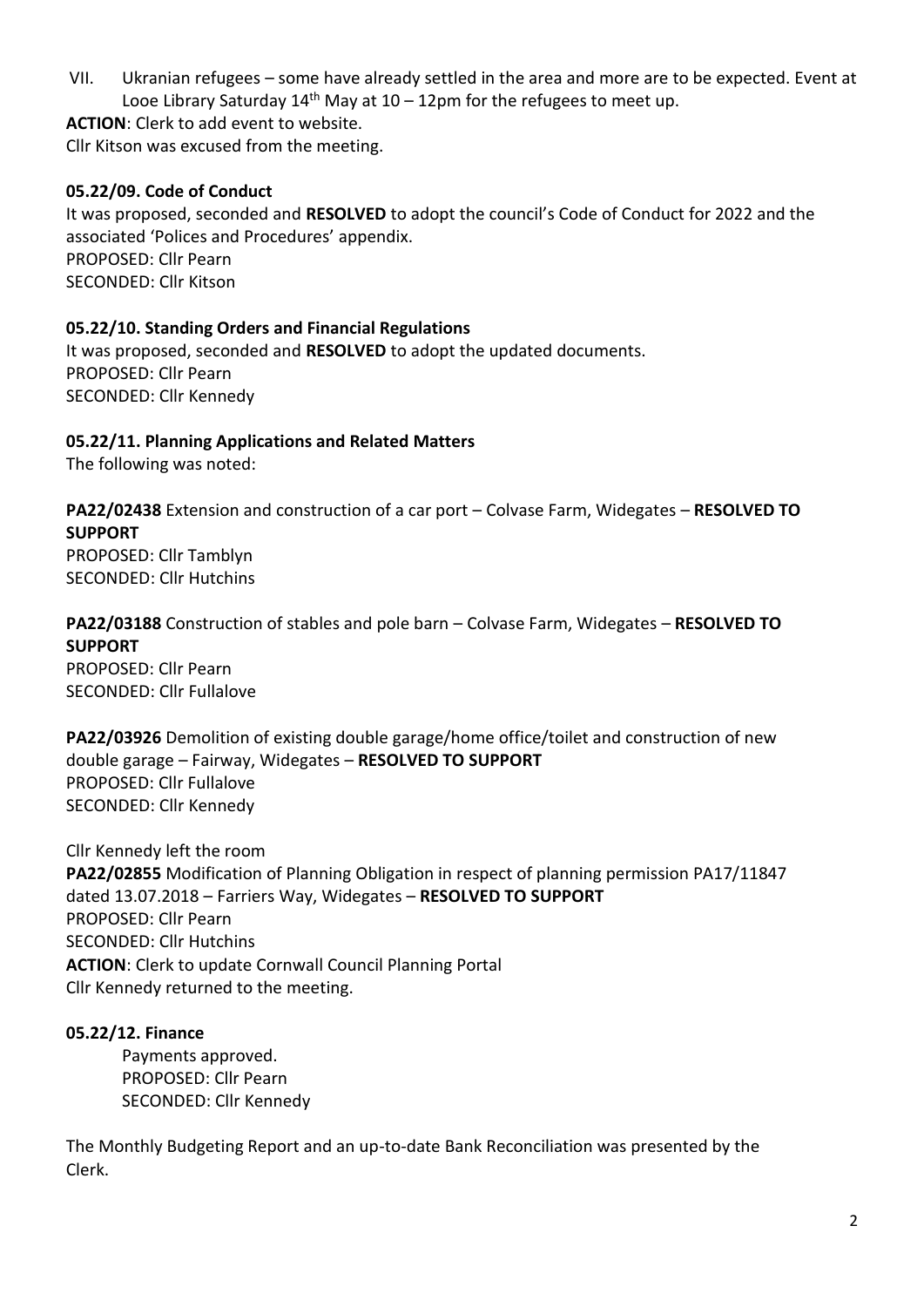#### Bank Reconciliation

| Balance C/F from 31 <sup>st</sup> March 2022           | £26,127.07                          |
|--------------------------------------------------------|-------------------------------------|
| Add Income                                             | £11,052.57                          |
|                                                        | £37,179.64                          |
| Less expenditure                                       | £ 1,208.70                          |
| 31 <sup>st</sup> March 2022                            | £35,970.94 (Monthly Budget Summary) |
| Unity Trust as at 27 <sup>th</sup> April 2022          | £35,970.94                          |
| Less payments still to be processed                    | 0.00<br>£                           |
|                                                        | £35,970.94 Bank Account             |
| Scottish Widows Bank as at 31 <sup>st</sup> March 2022 | £30,000.00                          |
| <b>TOTAL FUNDS HELD</b>                                | £65,970.94                          |
|                                                        |                                     |
| The following payments were authorised:                |                                     |
| Sam Pengelly - Clerk Expenses                          | £29.50                              |
| Andrew Chudleigh Monthly Maintenance                   | £98.00                              |
| Widegates Village Hall - Hire March                    | £24.00                              |
| Widegates Village Hall - Hire April                    | £24.00                              |

CALC – CiLCA training **E360.00** Western Web Ltd – Annual hosting and CMS renewal **E96.00** 

#### **05.22/13. Insurance Renewal**

Councillors want to get another quote to ensure the current renewal is a good price. They have also agreed for this to be actioned (and paid) prior to the next meeting. PROPOSED: Cllr Hutchins SECONDED: Cllr Pearn **ACTION**: Clerk to gain another quote and instruct the best value policy

#### **05.22/14. Widegates Village Green**

The Councillors agreed that new planters need to be in place prior to the queen's jubilee. More information is needed so this will be discussed and decision made on email to get it sorted. **ACTION**: Clerk to get photos and prices for planter options.

#### **05.22/15. Looe to Liskeard Train Line**

The Councillors discussed complaints received regarding Sandplace being changed to a request stop. It was agreed that a letter/email needs to be sent from the Parish Council regarding their concerns. PROPOSED: Cllr Pearn SECONDED: Cllr Fullalove **ACTION**: Clerk to action

#### **05.22/16. Housing Emergency**

Share information for those struggling with money on the website and noticeboard. **ACTION**: Clerk to action

#### **05.22/17. Queen's Platinum Jubilee**

The Parish Council will be lighting a "beacon" at Tregarland on Thursday 2<sup>nd</sup> June at 21:45. The location is on Tregarland farm on one of their top fields so may unfortunately not be suitable for everyone but people are welcome to attend.

Also, mugs are on their way so the Clerk needs to collect monies and organise distribution. **ACTION**: Clerk to carry out risk assessment and organise mugs.